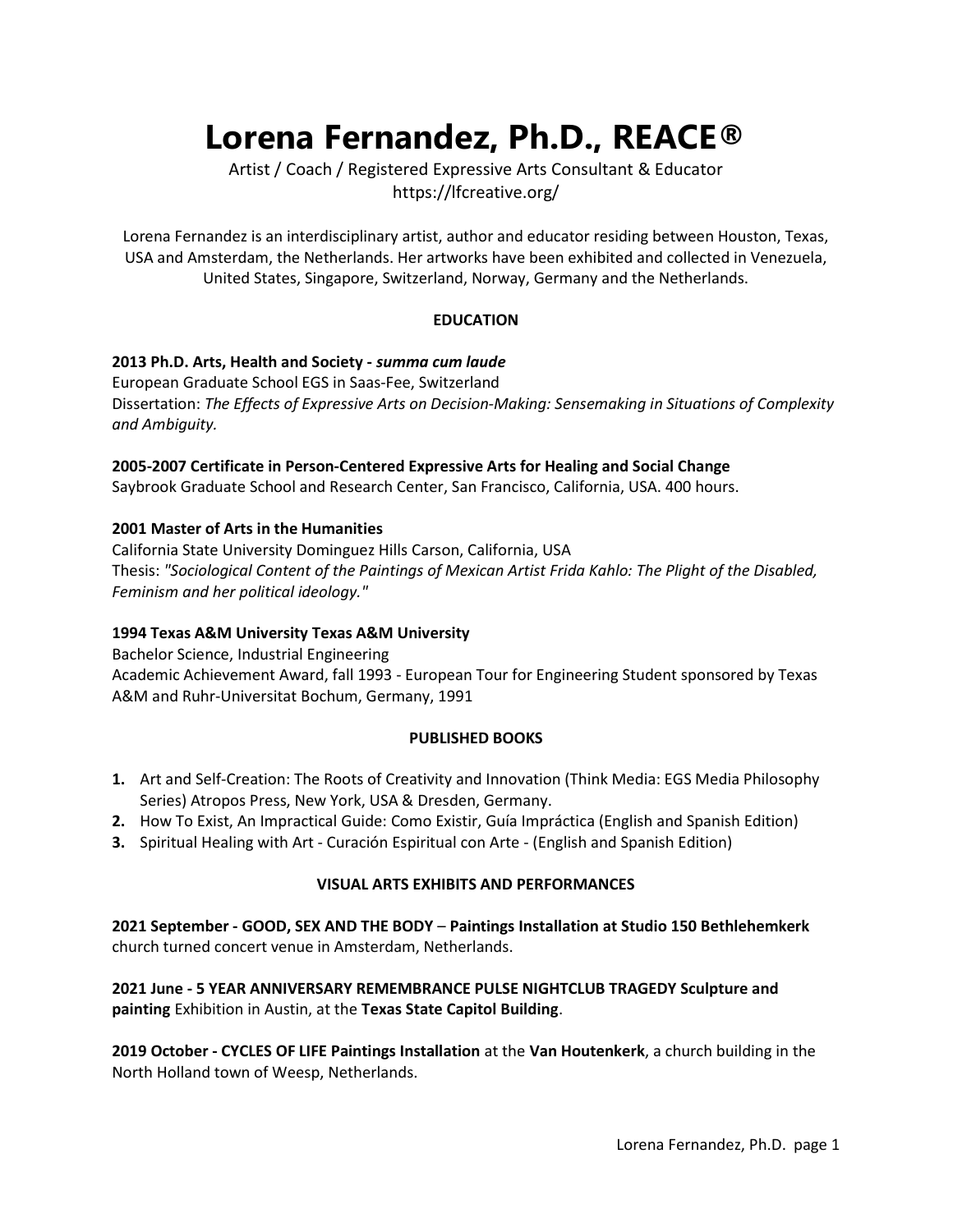2019 September – LOST WORLDS Paintings exhibition at Kunsthaus Dreho in Korschenbroich, Germany.

2017 May - State of the ART Shows Art and poetry reading at Rockstar Gallery! Houston, Texas, USA. https://www.facebook.com/RockStarArtGallery/

2016 December - CHAOS Art and poetry exhibition. JOMAR Visions Gallery in Houston, Texas, USA.

2016 October – Poetry Performance Sor Juana Inés de la Cruz Love Poems: Music and Poetry the Flamenco Poets Society and the Houston Composers Salon presented at the MATCH Midtown Arts Center Houston, Texas, USA. Literary performance in collaboration with cultural organizations consisting of live music, dance and bilingual readings introducing the works of Latin American poets to the Houston community.

2015 April - Poetry Performance of Caribbean, feminist poets Julia De Burgos and Nancy Morejon with the Flamenco Poets Society at the Brazilian Arts Foundation. Houston, Texas, USA. Literary performance in collaboration with cultural organizations consisting of live music, dance and bilingual readings introducing Latin American poets to the Houston community.

2015 April Group Painting Exhibition Spectra Art Gallery, Houston, Texas, USA.

2012 September Group Painting Exhibition Betz Art Gallery, Houston, Texas, USA.

# TEACHING, COACHING, FACILITATING

2019 May – COLLAGE WORKSHOP for the Amsterdam International Women network A.I.W, in Amsterdam, Netherlands.

2019 April – PORTRAIT OF YOUR BUSINESS WORKSHOP for the Amsterdam Women Entrepreneurs, in Amsterdam, Netherlands.

2016 July - Organized the 2nd INTERNATIONAL PERSON-CENTERED EXPRESSIVE ARTS SYMPOSIUM in collaboration with Dr. Janet Rasmussen in Sonoma, California, USA.

2016 February – Open Lecture at Galerie Spectra Expressive Arts, Jung's Shadow and Self-liberation. Houston, Texas, USA.

2015 November – EMPOWERING WOMEN WORKSHOP for the faculty of Houston Community College System in conjunction with the Lecture Series Empowering Women. Houston, Texas, USA.

2020 LFcreative.org – Artist, Coach, and Expressive Arts Educator Houston Texas, USA and Amsterdam, Netherlands. 2005 - 2022

2016 Houston Community College System Humanities Professor 2016-2018 Houston, Texas, USA